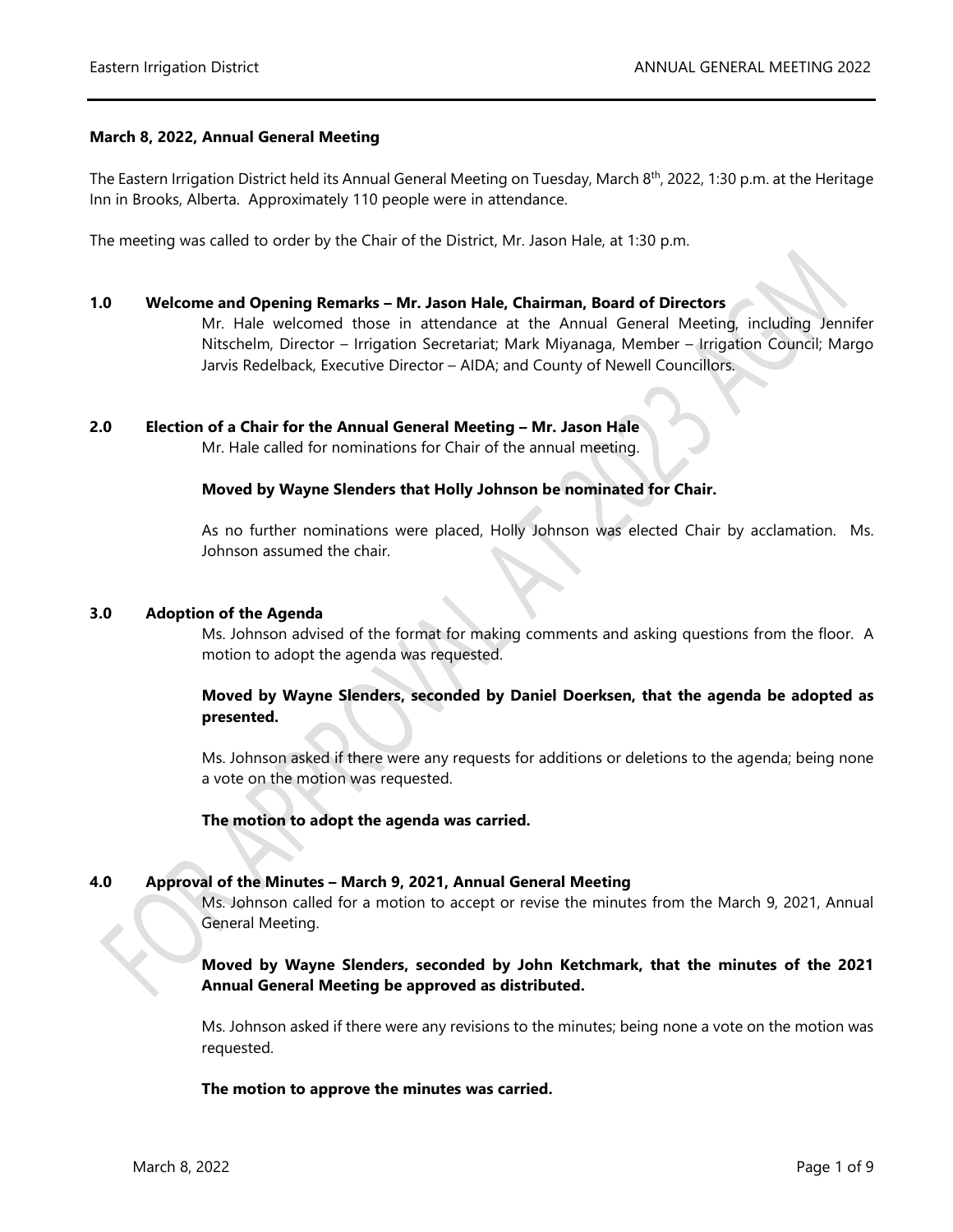## **5.0 Business Arising from the Minutes – March 9, 2021, Annual General Meeting**

Ms. Johnson called for items of business arising from the minutes of the 2021 Annual General Meeting; none were raised.

## **6.0 "Economic Value of Alberta's Irrigation Districts" – Ms. Margo Jarvis Redelback, Exec. Director, AIDA**

Ms. Jarvis Redelback presented a summary on the Economic Value of Alberta's Irrigation Districts, a report commissioned by the AIDA last year, which focused on the period of 2011 – 2018. A greater impact on the economy than previously demonstrated in the 2015 study, the new report can be found by visiting [www.albertairrigation.ca.](http://www.albertairrigation.ca/) The presentation is summarized as follows:

- Over 40% of the world's food supply is dependent on irrigation.
- Irrigation is the most reliable prevention for famine.
- Canada has the ability to significantly increase food production to support global population growth.
- Alberta's 13 irrigation districts support 60 different crop varieties and 29 specialty crops on 4.4% of Alberta's cultivated area. Irrigated crop production for various crops can be between 2 and almost 6 times as much as equivalent crops grown on dryland.
- Inputs, operations, maintenance, rehab, and labour of irrigation districts and farm businesses, as well as agricultural product and processing, all influence the economy.
- Water conveyed for community and industrial use, hydropower production, recreation, flood mitigation, and wildlife habitat also contribute to the economy.
- Irrigated crop sales total \$1.076 billion per year, which is 17% of total provincial farm sales.
- Specialty crops generate almost 50% of the total crop sales on 22% of the irrigated land base.
- Livestock production in irrigation districts saw \$2.2 billion per year, which is 38% of Alberta's total average livestock sales and is 2 times more revenue than crop production.
- Combined irrigated crop and livestock production total \$3.3 billion per year, 27% of the total primary agriculture sales in Alberta, \$1.019 Billion to total agri-food GDP, supports 10,786 full time jobs, and generates 8 times more revenue per acre than dryland.
- Irrigation related food processing accounts for \$2.086 billion to provincial GDP, \$1.12 billion in labour income, and 16,128 full time jobs.
- Every \$1.00 invested by the Government of Alberta in irrigation districts generates \$3.56 in added revenue to the GOA.
- Total economic impacts of irrigated agriculture see \$5.4 billion to provincial GDP, \$3.2 billion in labour income, approximately 46,000 full time jobs, and 80% of income-generated benefits accrued to the province and 20% to irrigation producers.
- With the assistance of the Alberta Irrigation Modernization (AIM) program, future opportunities are seen in increased and diversified crop production. Other opportunities will likely be seen in increased intensive livestock production and solar power development.

Ms. Johnson asked if there were any questions of Ms. Jarvis Redelback. Mr. Hale and Ms. Jarvis Redelback responded to questions and comments from the floor.

## **7.0 Presentation of Reports**

#### **7.01 Chairman of the Board of Directors Report – Mr. Jason Hale**

Mr. Hale presented the Chairman's Report as summarized below: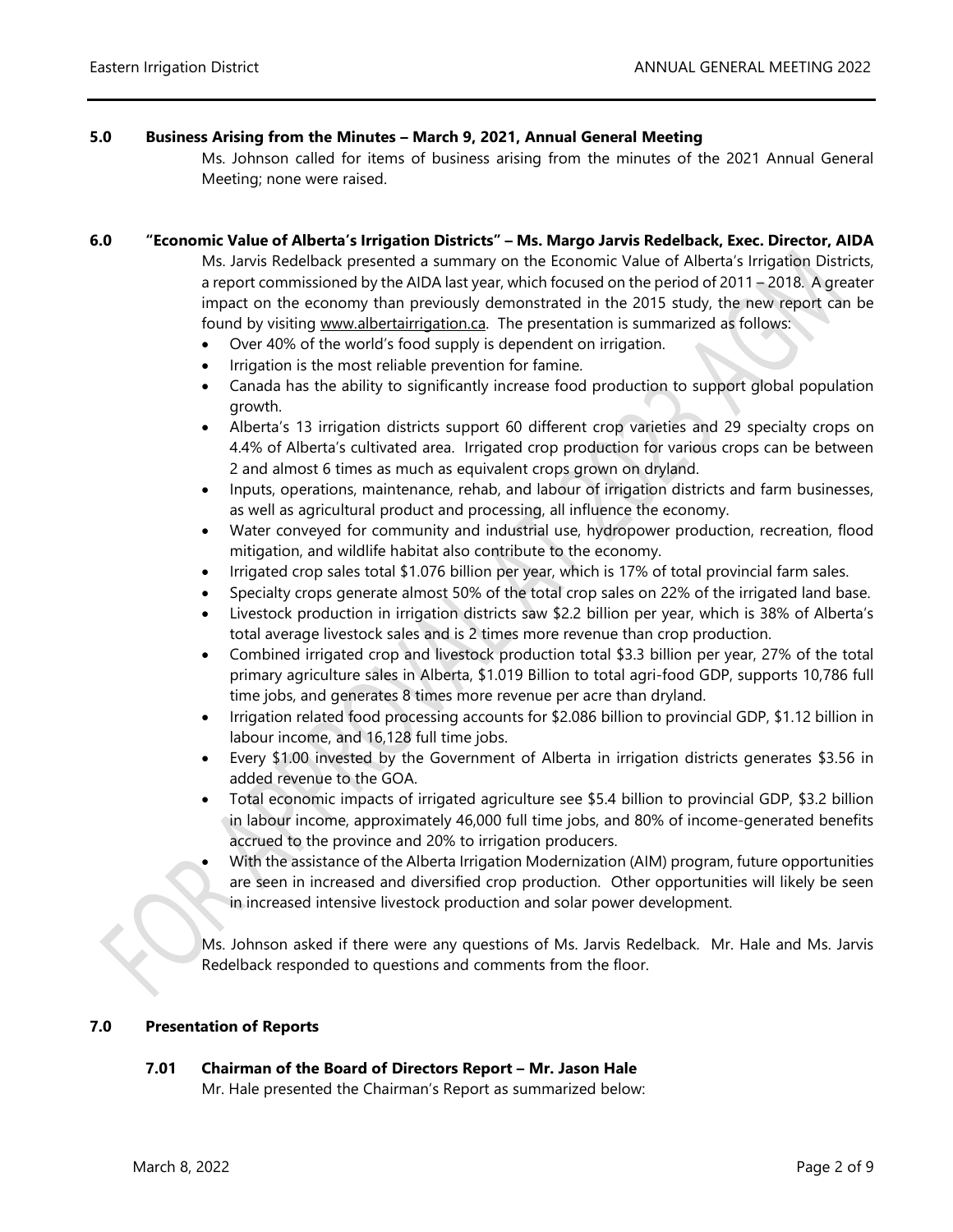- Water users were thanked once again for their patience as the District continued to deal with COVID-19 restrictions.
- Appreciation was given to outgoing Director Bob Chrumka for his years of service and a welcome to new Director Brent Schroeder in Division 6. Ross Owen was acclaimed in Division 3.
- New Vision and Mission Statements were adopted to help set goals and guide decisions. A Board Code of Conduct was also approved. *[documents can be found at [www.eid.ca\]](http://www.eid.ca/)*
- Admin and staff prepared extensive information for plebiscite expansion discussion. A plebiscite to increase the expansion limit to 345,000 was passed with 75% of those voting water users, voting in favour. Subsequently, irrigation development applications were approved in April and November.
- The Government of Alberta, Canada Infrastructure Bank, EID, and 9 other irrigation districts together invested an additional \$118 million to modernize irrigation infrastructure. This brings the total investment under this program to just under \$1 billion.
- Aquatic invasive species continue to be a major concern for the District and AIDA. A collaborative approach is continued through education, mandatory inspections, and watercraft registration. Thanks to staff, a total of 4,166 watercraft were registered in the EID, and 12 high risk watercraft were disallowed entry to our reservoirs.
- The EID and County of Newell continue to work together through the County/EID Joint Drainage Program and have this year collaborated on a Soil Erosion/Degradation Advisory Committee.
- Even with increased demands on the system, the District's infrastructure provided certainty for water users during a summer of drought.
- A crucial infrastructure project, the expansion of Snake Lake Reservoir, will benefit the District, local communities, and others within the Bow River Basin by supplying additional water storage to help alleviate current pressure on the river and the EID system. The District is extremely pleased to have entered into a sale agreement for the land required for the project.
- EID staff were thanked for their hard work and dedication, especially during a year of changing restrictions and conveying water in dry conditions.
- Water users were encouraged to continue to reach out to Directors with any questions, concerns, or suggestions.

Ms. Johnson asked for a motion to accept the report.

## **Moved by John Ketchmark, seconded by Wayne Slenders, that the 2021 Chairman of the Board of Directors Report be accepted as presented.**

Ms. Johnson asked if there were any questions of the Chairman; being none she asked for a vote on the motion.

#### **The motion to adopt the report was carried.**

#### **7.02 General Manager's Report – Mr. Ivan Friesen, General Manager**

Mr. Friesen presented a PowerPoint providing expanded and complimentary information to the General Manager's Report contained in the District's 2021 Annual Report, as summarized below:

Precipitation in 2021 began well below the long term average, prompting an earlier water delivery date of April 25<sup>th</sup>. Precipitation remained low and comparable to other dry years; however, diversion was 118,000 ac-ft lower than in 2000 (another extremely dry year).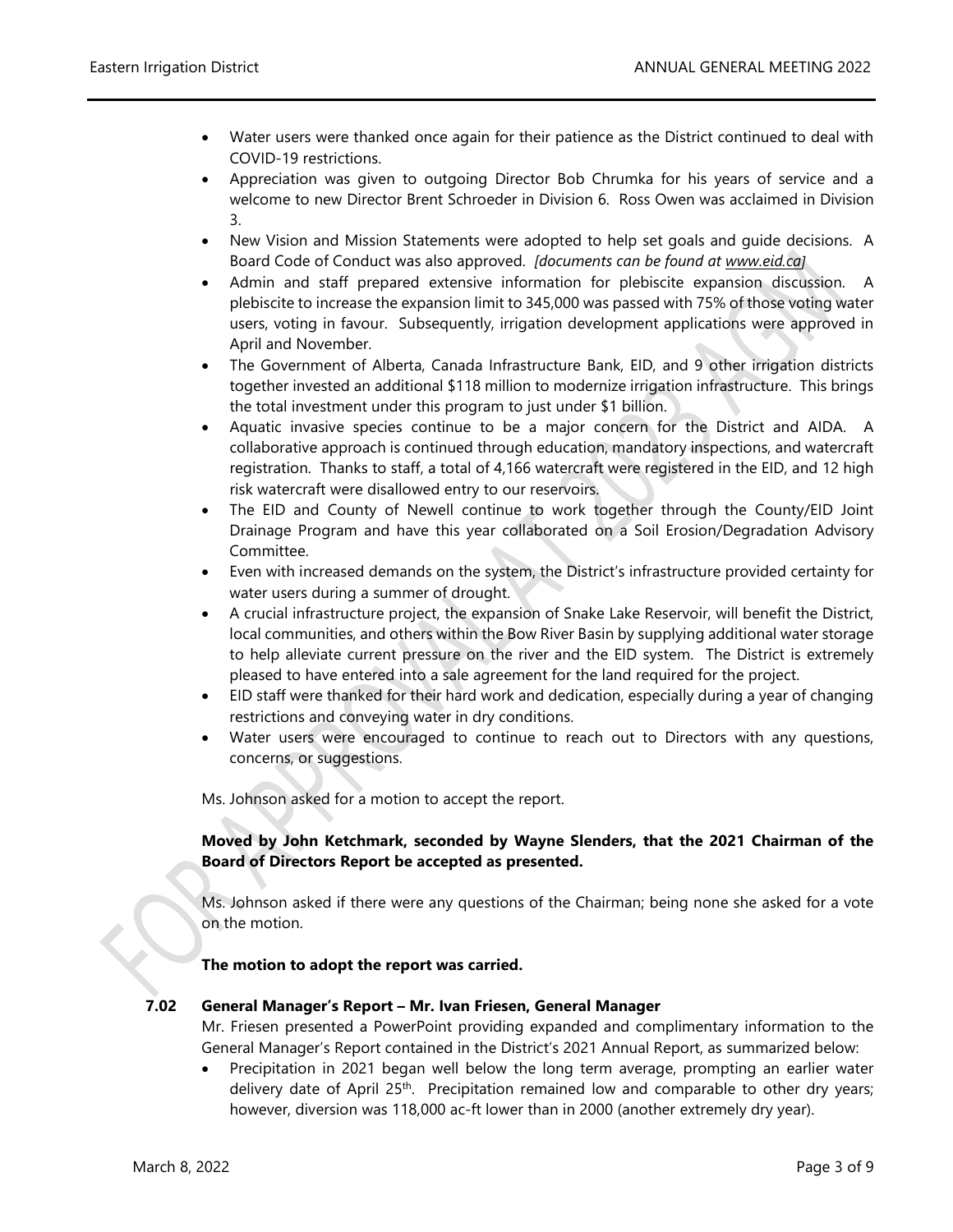- 310,000 acres are being irrigated in the EID with consistently less water than was used to irrigate 100,000 acres in 1935. Overall diversion from the Bow River for the WID, EID, and BRID is trending downward, while irrigated acreage increases. In 1987, approx. 1,100,000 ac-ft was diverted as compared to approx. 700,000 ac-ft in 2020; and approx. 525,000 irrigation acres were assessed as compared to approx. 685,000 irrigation acres in 2020.
- Efficiencies of method of irrigation from 2002 to 2021 can be seen in low pressure pivots increasing from 30.4% to 78.22%, wheel moves decreasing from 18.8% to 4.07%, and leveled flood decreasing from 28.5% to 9.48%. High pressure pivot, unleveled flood, and other methods make up the difference.
- Snowpack sites continue to show accumulation and are tracking well above the upper quartile.
- The plebiscite to increase the expansion limit from 311,000 to 345,000 passed with 75% of those voting, voting in favour. The Expansion Limit Change Bylaw allows for the expansion limit to be changed from 311,000 irrigation acres to 345,000 acres. No more than 340,000 irrigation acres may be assessed until the Snake Lake Reservoir expansion project is commissioned, or the Board holds a meeting with the water users and consequently approves to exceed the 340,000 acre limit to 345,000 by a special resolution approved by not less than 6 Directors of the Board.
- Subject to permitted exceptions, the Irrigation Acres Bylaw limits approval of new parcel irrigation acres in any given year to 2,000 and for new parcel irrigation acres which are not located downstream of either Lake Newell Reservoir or Crawling Valley Reservoir to 800.
- In spring, 2,000 acres were approved for completion by September 30, 2021. 700 infill acres were also approved throughout the year. In fall, another 2,000 acres were approved for completion by September 30, 2022.
- Through the Alberta Irrigation Modernization (AIM) program, \$282.8 million will be invested for modernization projects and reservoir expansion within the EID. The District contributes 20% upfront, the Province funds 30%, and the CIB contributes 50% through financing arrangements.
- The Snake Lake Reservoir expansion project would move 48,750 downstream irrigation acres under reservoir support and indirectly support 96,000 river acres. Full scale geotechnical drilling commenced March 1, 2022. Regulatory approvals are ongoing. The project has a completion schedule of 2027 – spring 2028.
- Farm Improvement grants have totalled \$10.6 million since 1999 (\$7.4 million in the last 5 years). The Board has approved the removal of sections 8.0 (panel, pump, nozzles, and pivot modification upgrades) and 9.0 (corner arms and subsurface corners) to take effect September 30, 2022, rendering related expenditures incurred after September 30, 2022, ineligible for reimbursement.
- An average of nearly 87,000 AUM or 17,000 head have been placed in Community Grazing pastures over the last 7 years. 5 of the last 7 years have experienced lower than average precipitation which can limit the grazing season. Additional waterlines and pasture management have enabled cattle listings to remain relatively stable.
- 9,245 oil and gas leases and twinned wells have been acquired within the District since 1990. Since 2014, 934 leases have been abandoned and 221 reclamation certificates have been issued.
- A 400-megawatt solar facility is being proposed by Solar Krafte to be sited in part on 3,600 acres of EID lands which are heavily impacted by conventional energy production. A revenue stream for the District, the facility is also expected to provide significant property tax revenue and direct and indirect economic activity in the County and City. The AUC hearing is to be held in March.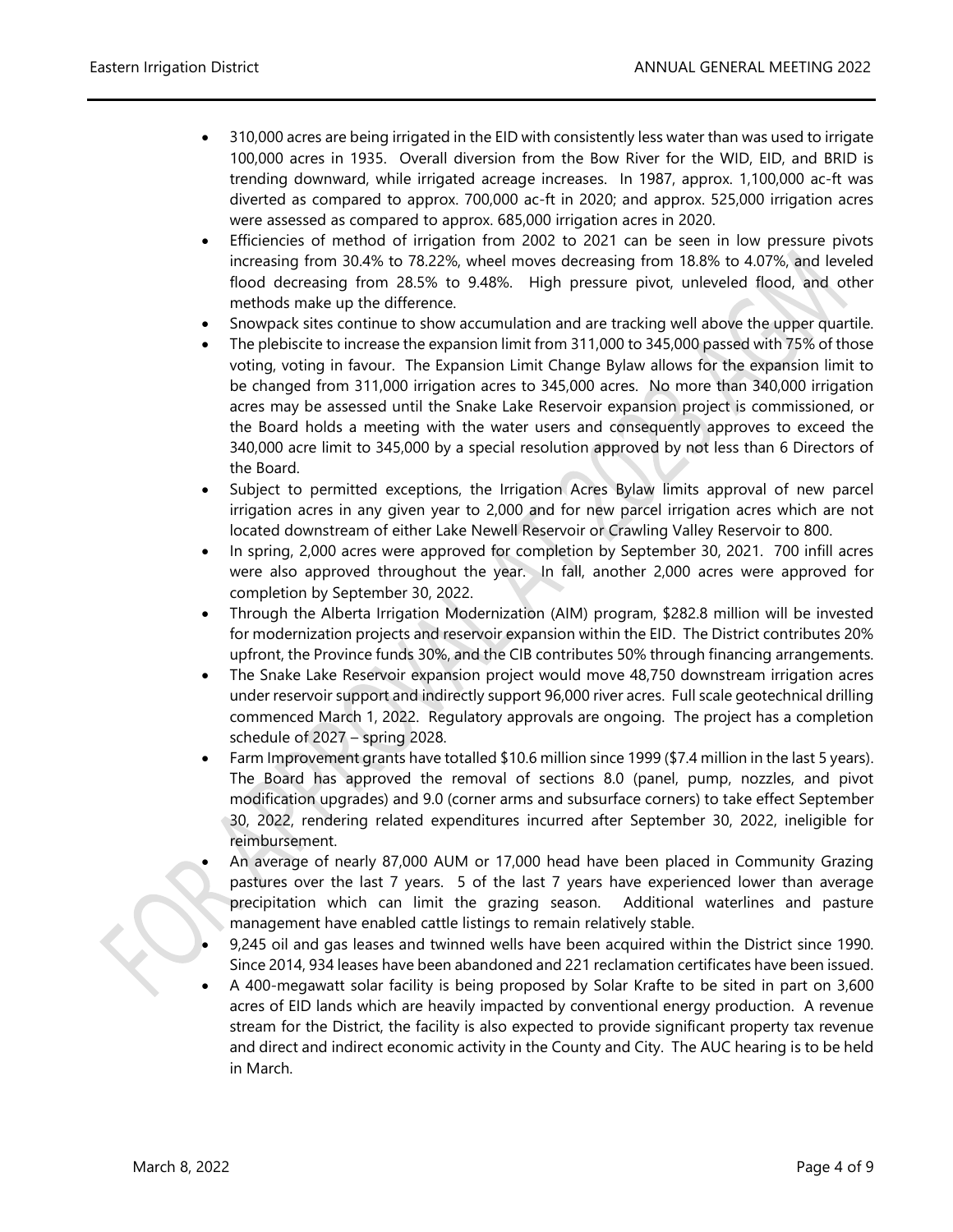- Phase 1 of the 8 phase fibre build for EIDNet has been completed, connecting One Tree, Duchess, and Rosemary towers to the Brooks tower. Phase 2 is scheduled for 2022 to build the Cassils and Bantry reaches, at an estimated project cost of \$1,800,000.
- Water users were encouraged to give their input to Directors regarding the following matters:
	- o Should the expansion of irrigation acres be done more quickly or differently? Demand for irrigation acres is particularly high in river supported areas and relatively weaker on the reservoir supported areas.
	- o When should the District develop its own lands for irrigated farm or irrigated grazing leases? When the 1,200 irrigation acre allotment for reservoir supported areas is not fully subscribed, does this allow the District to participate?
	- o Should the 15 year long term grazing leases expiring at the end of 2023 be extended to current holders or bid out as per the 2008 agreement? The District plans to have public meetings this fall with a decision made late 2022 – early 2023.
	- o The District is willing to consider all industries/commercial activities that are looking to locate in the County of Newell to diversify revenue streams, including renewables.
- Sincere appreciation was extended to water users, Directors, and staff for the dedication and work in achieving the District's primary directive of conveying water to the farm gate.
- For details on the General Manager's Report as printed in the District's 2021 Annual Report Book, visit [www.eid.ca](http://www.eid.ca/)

Ms. Johnson asked for a motion to accept the report.

## **Moved by David Slomp, seconded by Allen Nielsen, that the 2021 General Manager's Report be accepted as presented.**

Ms. Johnson asked if there were any questions of the General Manager. Mr. Friesen responded to questions and comments from the floor. Ms. Johnson requested a vote on the motion.

## **The motion to adopt the report was carried.**

#### **7.03 Maintenance Report – Mr. Ivan Friesen, General Manager**

Mr. Friesen presented the Maintenance of Irrigation Works Report as summarized below:

- Maintenance costs for 2021 totalled \$2,936,357; which is on average over the last 5 years.
- There was an increased amount of drain/canal cleaning and clipping and a reduced amount of mowing and spraying when compared to the average. Both can largely be attributed to hot summer conditions in 2021.

Ms. Johnson asked for a motion to accept the report.

## **Moved by Gerwin Van Den Hoek, seconded by Kelly Christman, that the 2021 Maintenance Report be accepted as presented.**

Ms. Johnson asked if there were any questions of the General Manager; being none she asked for a vote on the motion.

## **The motion to adopt the report was carried.**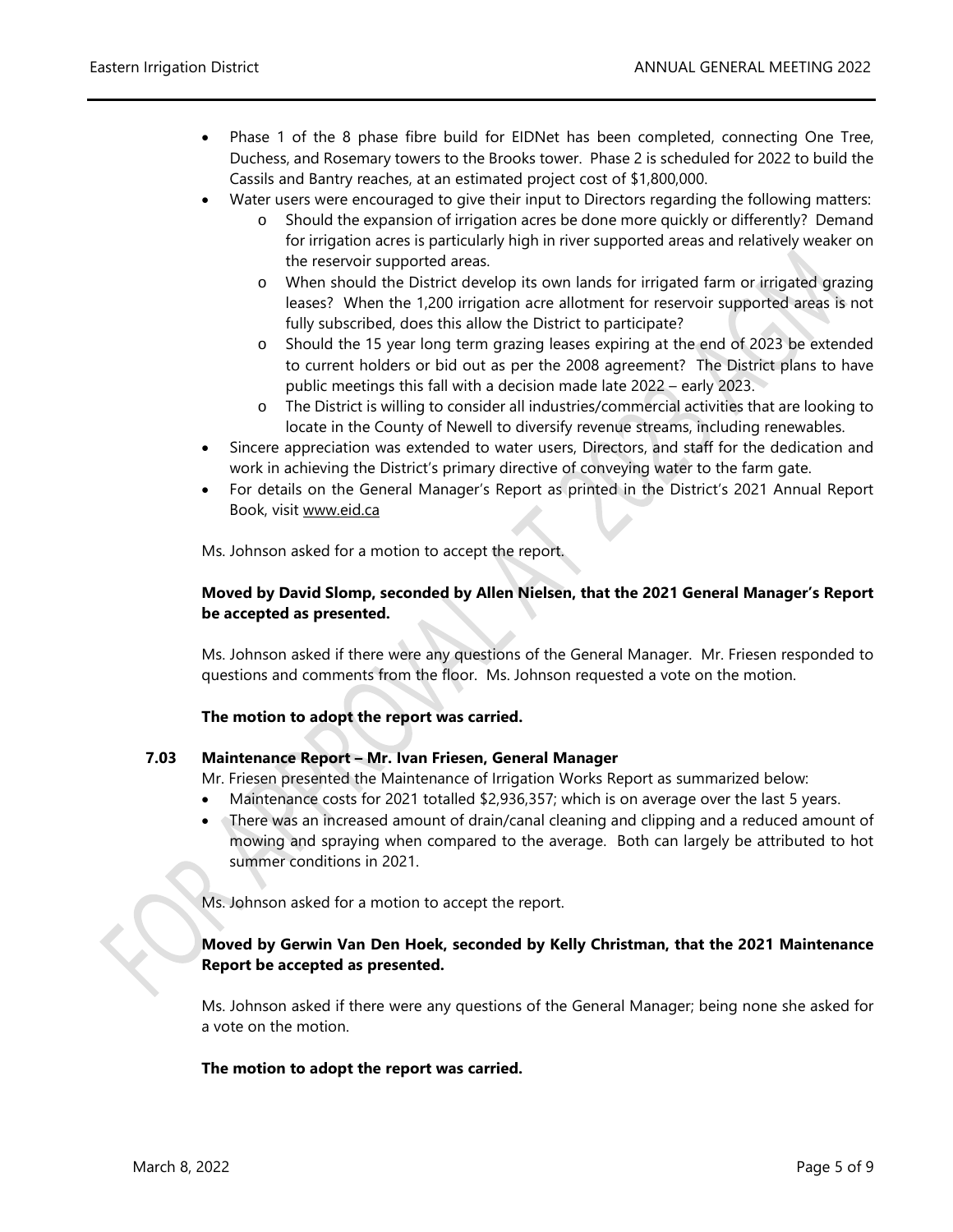## **7.04 Rehabilitation Report – Mr. Ryan Gagley, Engineering Manager**

Mr. Gagley reviewed the 2021 Rehabilitation Report, displayed information on completed projects, and advised of plans for future Capital and IRP projects.

- In 2020/2021, \$29,731,800 of District funds were spent on Capital Construction. 29 km of pipeline were installed on 5 projects, where for almost 5 km the largest diameter PVC pipe available (60"/1500 mm) was installed.
- 2021/2022 capital construction consists of: Scott Pipeline, 13-H West Bantry, 08-B Springhill extension, 09-B Springhill extension, 12 Springhill, as well as the continuance of the County/EID Joint Drainage Program in the Rosemary area.
- IRP projects to be completed in 2021/2022 are: Bow Slope Canal, 15 North Branch check structure, and F Tilley check structure.
- All projects being proposed for 2022/2023 include: Secondary C North Branch, 01 One Tree, 02 Bow Slope, Lake Newell Feeder, West Bantry – Phase 3, and County Drainage.

Ms. Johnson asked for a motion to accept the report.

## **Moved by George Graham, seconded by Tony Brummelhuis, that the 2021 Rehabilitation Report be accepted as presented.**

Ms. Johnson asked if there were any questions of the Engineering Manager. Mr. Gagley responded to questions and comments from the floor. Ms. Johnson requested a vote on the motion.

**The motion to adopt the report was carried.**

## **7.05 Audited Financial Statements of the District – Mr. Justin Latrace, MNP**

Mr. Latrace, MNP, presented the independent auditor's report and the audited financial statements, highlighting the following:

#### Assets

- **Current Assets** 
	- o Cash/STI/CI increased by approx. \$34 M. There was a larger than usual increase as interest rates were cut during the pandemic. Since a better rate of return was received on the chequing account versus investing in any term deposits, numerous GICs and term deposits were not renewed. Additionally, it is expected to see an increase in cash given the additional financing being funded by the federal and provincial government for the Alberta Irrigation Modernization (AIM) program. Under the AIM program, the GOA covers 30% of the costs and the Canada Infrastructure Bank provides financing for 50% of the costs associated with our modernization projects and the Snake Lake Reservoir expansion.
	- Accounts receivable increased by approx. \$2.7 M. This is primarily due to a receivable under the AIM program of \$2.87 M. The remainder of the changes are normal fluctuations that occur from year to year.
	- o Inventory and prepaid expenses saw minor increases, which are normal fluctuations that occur from year to year.
- Non-Current Assets
	- o The total decreased by approx. \$20 M, which is largely due to the decrease in long term investments. Long term investments are normally more consistent as GICs are renewed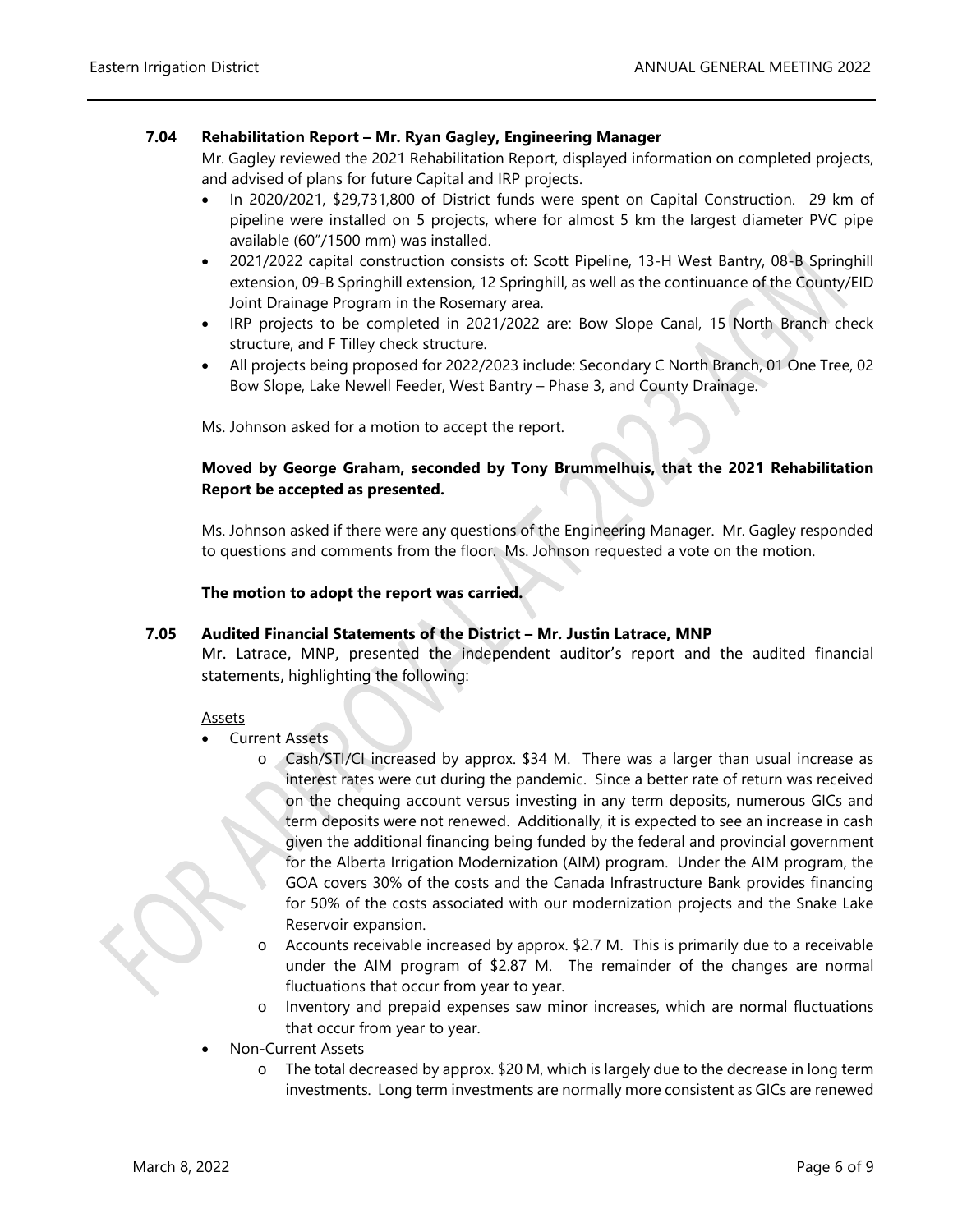with longer than one year to maturity; however, given the poor interest rates, the EID paused the long term GIC investments.

- o The remaining fluctuations in deposits, non-current AR, and trust funds are minor and within normal expectations.
- Property and Equipment
	- o There was a net increase of \$12.4 M (refer to Note 7 of the Financial Statements).
	- o Total Irrigation Works (IW) projects capitalized were \$29.7 M. An increase in activity on projects was seen compared to the previous year due to the increase in funding under the AIM program.
	- o There were no land purchases during the year. A few land sales occurred, totalling 34 acres.

#### Liabilities

- Accounts payable is up \$1.4 M. This is expected with the increase in IW activity during the year.
- Unearned revenue (current and non-current) increased by \$1 M, which is mostly caused by an increase in unearned oil and gas revenue.
- Long term debt is a loan associated with the AIM program. The EID will be taking a loan for 50% of the IW projects that qualify for the AIM program.
- In regard to deferred grants and contributions, the EID received \$10.1 M in grant revenue this year which will be amortized into revenue as the funds are spent. In 2021, \$7.1 M was amortized into revenue.

#### Fund Balances

- Fund balances are used to track how funds have been spent and allocated/earmarked for future spending on EID projects and initiatives (refer to Note 10).
- The internally restricted pasture development fund had \$1,650 allocated to it to bring the ending balance to \$167,254.
- The Internally Restricted Fund for future Irrigation Works started the year with a balance of \$80.2 M. As the District did receive an IRP grant in 2021, the District was required to contribute to the Externally Restricted Fund – Province of Alberta in the amount of \$964,000. \$3.6 M were withdrawn to pay for building purchases and capital projects funded solely by the District. \$4.4 M were added to the fund from capital asset charges, gravel royalties & dirt sales, the gain on the sale of land, and from interest earnings. The Board of Directors transferred \$17.96 M into the fund from current year's operations. Over the year, the fund balance increased by about \$17.8 M.
- The Bassano Dam project added \$583 in interest income to bring the ending balance to \$936,403.
- The externally restricted Province of Alberta Fund started with a positive balance of \$7.2 M; \$10.1 M in grant funds were received and allocated to the account. \$26.2 M in irrigation works additions were made in cost share with the province of Alberta which brings the ending balance to a deficit of \$7.8 M.

#### Statement of Operations

- Total water earnings were up by nearly \$30,000. This number is driven by oil and gas drilling which was consistent with last year. This number is expected to go up as oil and gas drilling seems to be increasing in fiscal 2022.
- Lease Revenues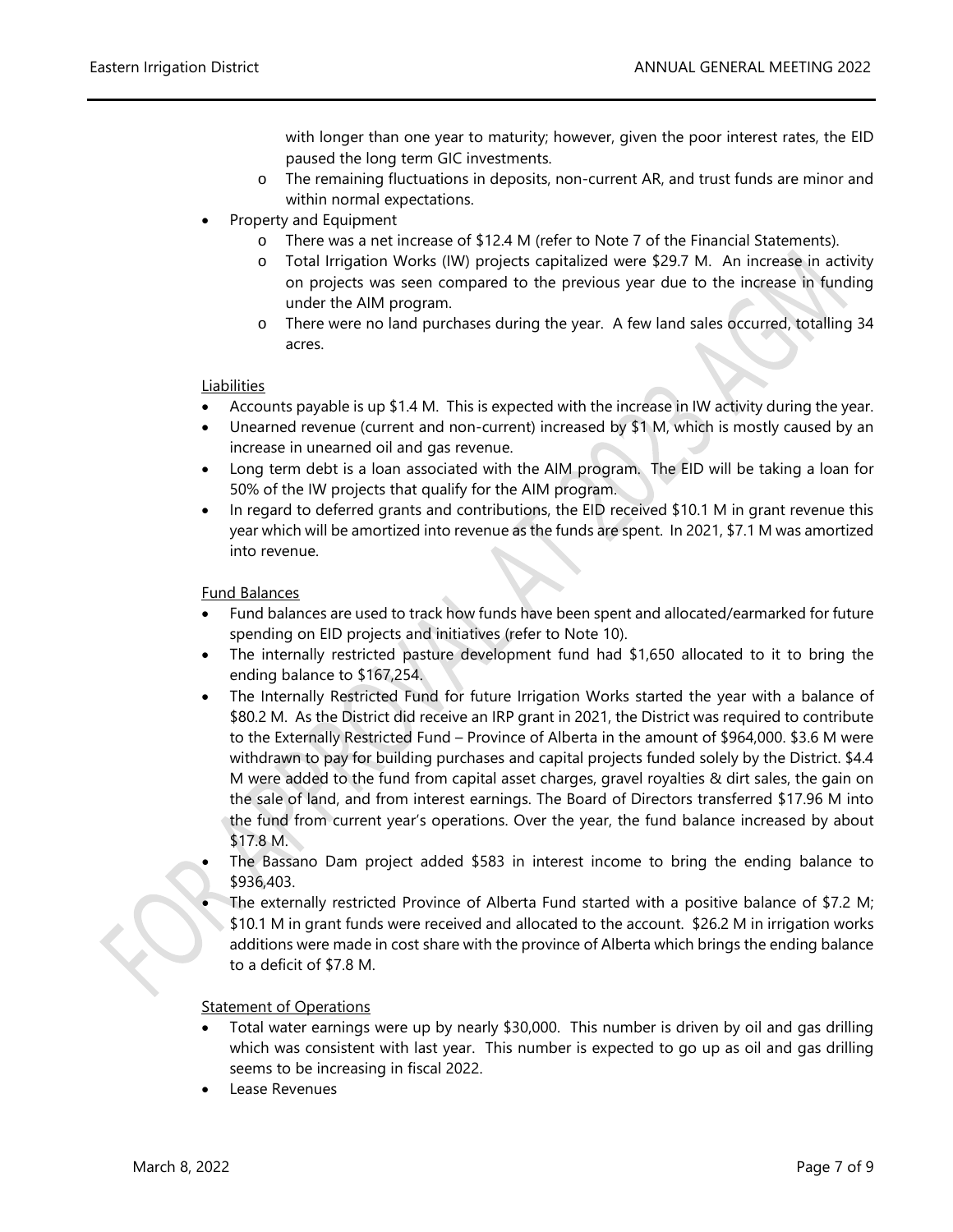- o Total oil and gas/powerline revenues were very consistent with the previous year. The aggregate decrease of 64,000 was expected as oil and gas was very consistent with 2020; however, revenues are expected to increase somewhat in fiscal 2022.
- o Community Pasture lease revenue increased \$114,000 while irrigated leases also increased \$98,000.
- o These increases were offset by decreases in private grazing leases of \$10,000 and other lease revenues are down \$21,000.
- Investment income is down \$469,000 which was expected as a full year of low interest rates was experienced.
- The gain on the disposal of land, equipment, and buildings consisted of approx. 34 acres in land sold during the year and the disposal of trucks and various other capital items.
- Capital asset charges are up by \$1.9 M which is a product of the AIM program.
- Net gravel sales in 2021 were \$164,000 compared to \$418,000 in 2020.
- Amortization of irrigation works is up as well due to the increase in irrigation works assets being greater than amortization reported in the previous year.
- Total operating and administrative costs were \$14.5 M compared to \$13.5 M in 2020 (refer to Schedule 1). Of the \$14.5 M of incurred costs in 2021, \$6.3 M were recovered from or charged to capital construction projects leaving net 2021 operating costs of approx. \$8.2 M, which is only \$18,000 less than last year.
- Community grazing expenses were up \$124,000 which is primarily due to the increase in water expenses (pumping costs and maintenance) in 2021, caused by the hot, dry summer.
- Special projects to highlight (refer to Note 14):
	- o Campground expenses were up \$226,000 due to a full year of the campgrounds being open in fiscal 2021, compared to a partial year due to covid in 2020. Campground revenue is also up \$107,000 for the same reason.
	- o Farm Improvement grant expenses decreased by approx. \$254,000.
	- o Other special projects are listed in Note 14.
- EIDNet net income was \$291,000, which is up \$111,000 compared to last year (refer to Note 15). Income is up due to the increase in subscription revenues while operating costs remained consistent with the previous year.
- Overall, the surplus for the year is \$12.1 M.

Ms. Johnson asked for a motion to accept the report.

## **Moved by Tim Doerksen, seconded by Tony Brummelhuis, that the 2021 Independent Auditor's Report and Financial Statements be accepted as presented.**

Ms. Johnson asked if there were any questions of Mr. Latrace; being none she asked for a vote on the motion.

**The motion to adopt the report was carried.**

#### **8.0 General Matters & New Business**

**8.01 Integrated EID Website – Mr. Mark Porter, Information Services Supervisor**

Mr. Porter advised that technical advancements have enabled the integration of the IRMA App and the newly revised [www.eid.ca](http://www.eid.ca/) website.